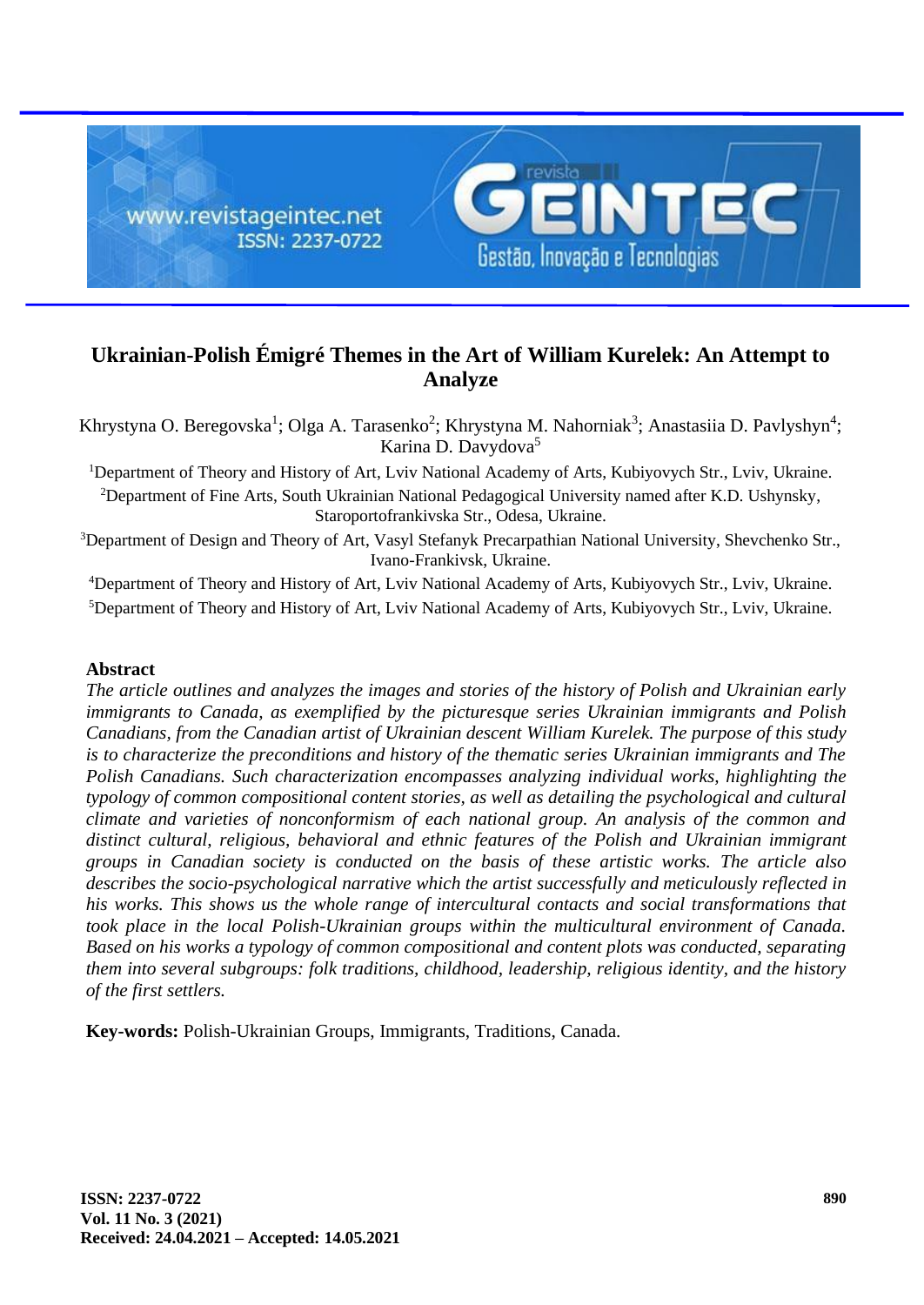#### **1. Introduction**

Much has been written on the émigré themes of William Kurelek. Several catalogues with author's texts were published with explanations of narrative content of his works – The Polish Canadian (1977) [1], Jewish life in Canada (1975) [2], The Ukrainian pioneer (1971) [3]. Most interesting are numerous publications by Mykola Kolankiwsky in the Diaspora Ukrainian periodicals We and the World. These publications include thematic exhibitions in various cities of Canada and Poland, as well as a brief description of the preconditions and motivations in the creation of the paintings. Of further interest is the publication by Carole H. Carpenter entitled "William Kurelek: teller of tales" [4]. Here the author analyzes émigré themes in the work of Kurelek, in particular the Ukrainian and Polish stories, through theoretical explanatory texts of the artist himself, regarding each work. The topic of Polish-Ukrainian relations in the immigrant Canadian environment, through the historical and cultural-traditional similarities, did not address a critique of the art, nor cultural analysis. Also, very important to us is research O'Brien M. "William Kurelek: Painter and Prophet", where the author analyzes the paintings of the Kurelek on the prairie emigrant theme [5].

Several short articles have been written about the "Polish Canadians" in Kurelek's works in Ukrainian and Canadian periodicals specifically the unresearched issues of "Ukrainian-Polish relations" which Kurelek attempted to describe in the art. In exploring the range of intercultural connections and social transformations that took place in the Polish and Ukrainian groups of the multicultural environment of Canada, it is important to identify and analyze the similarities and differences in the history of the first settlers, their culture and traditions. The main task of every major or minor ethnic group in Canada was to stay and not dissolve in a foreign national environment by preserving the identity of their own culture and language. The biggest problem of national assimilation was the incorrect assessment of the values of their people, their culture and feelings of inferiority and imperfection in opposing themselves with a stronger ethnic group. William Kurelek was interested in the issue of cultural assimilation, which we can divide into three types: structural, cultural and identification. Structural assimilation is the assimilation of personal connections with the people of a new country, joining a new group – "Friends Only in this Life". Cultural assimilation is the transfer of ways of behavior, thinking, habits, interests – "Hot Day in Kensington Market" and "Halloween games". Identification assimilation is the identification of oneself with this people, the psychological acceptance of another nationality – "Many False Prophets Will Arise".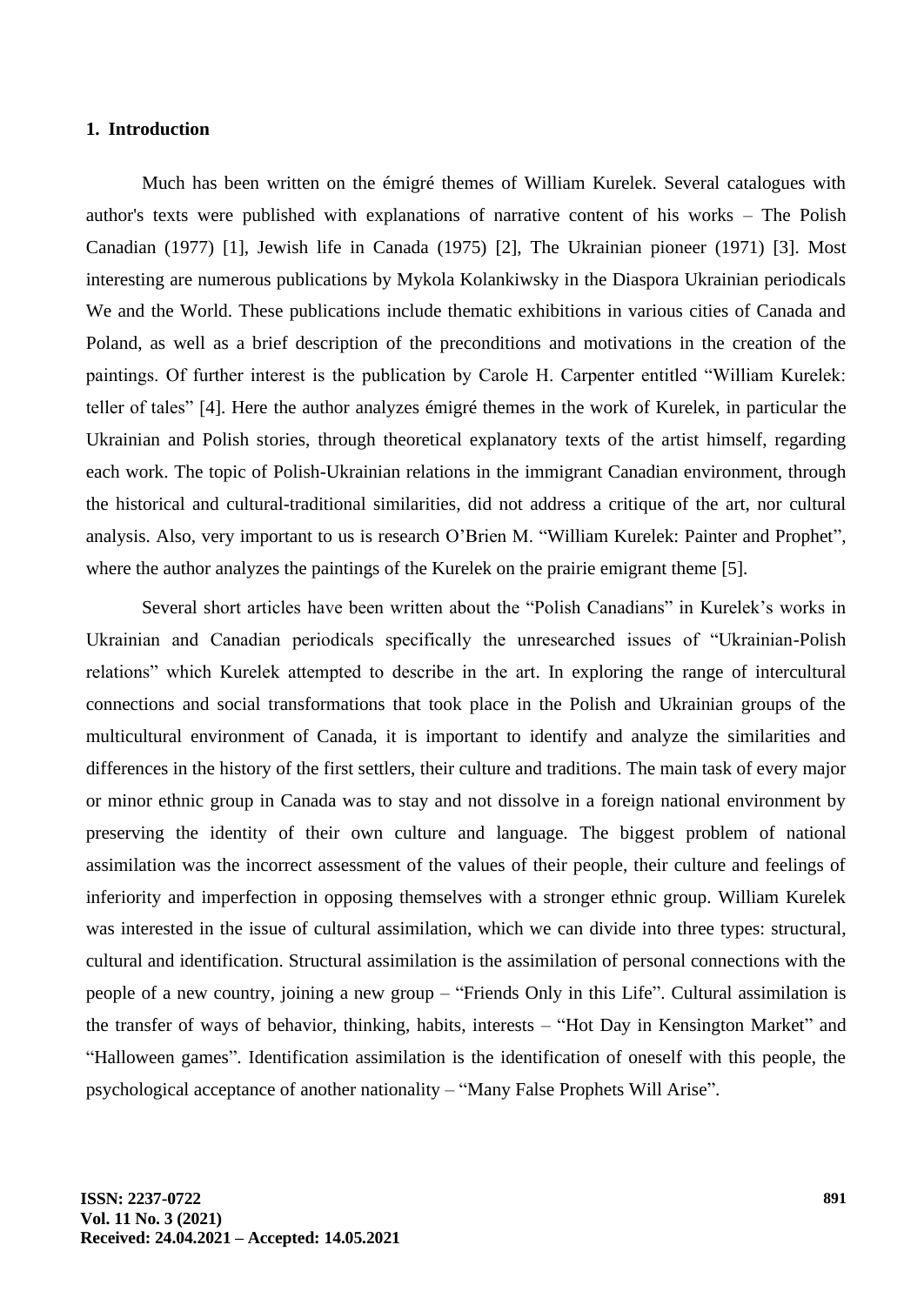Each Ukrainian and Polish community has undergone a process of assimilation and preservation of tradition, having three main components: a local community that encompasses life and social relations, identity and a sense of separateness and cultural tradition. These three factors can be considered as a triangle in which each angle affects the other two and, in turn, is affected by the other two. It is this community of culture of many individuals and groups that makes them a community that has traditions. An example of the preservation and reproduction of tradition in painting is the work "Free Ukrainian Mountaineers" (1968), in which the author artistically recreates the plot of Ukrainian Carpathian life measured from the fantasy of his childhood.

William Kurelek has been compared to Paul Yuzyk, a Canadian senator of Ukrainian descent who, politically, introduced the Ukrainian community to the social context of multicultural Canada. As William Kurelek through his art shows and proves the experience and important role of Ukrainians in shaping a multicultural Canadian society, focusing on immigrant plots in art, he also sought to find and unravel his past and hidden meanings that his parents did not fully reveal. Kurelek and Yuzyk sought to combine their Ukrainian roots and Canadian childhood. William Kurelek paintings were based on numerous true stories, which were preceded by certain studies, discussions, and numerous interviews with various immigrants. He seemed to be trying to convey important messages from early immigrants to modern society, the so-called "illustration of immigrant news". The artist himself divided his works on immigrant issues into four categories: the first showed immigrant families and their traditions – "Blessing of the Easter Paska" (1968), the second-hard immigrant work – "Autumn" (1965), the third – the abandoned Old Land and arrival to a new land – "Crossing the Atlantic" (1968), the fourth – depicted the vastness and beauty of Canada through the eyes of newcomers – "A Glimpse of Mount Robson" (1972-1973). He always wrote his moralizing comments for each category. The emphasis has always been on the fact that Ukrainians have never lost their identity and, despite their troubles, have always remained part of the community.

The purpose of this study is to characterize the preconditions and history of the thematic series Ukrainian immigrants and The Polish Canadians. Such characterization encompasses analyzing individual works, highlighting the typology of common compositional content stories, as well as detailing the psychological and cultural climate and varieties of nonconformism of each national group. An analysis of the common and distinct cultural, religious, behavioral and ethnic features of the Polish and Ukrainian immigrant groups in Canadian society is conducted on the basis of these artistic works.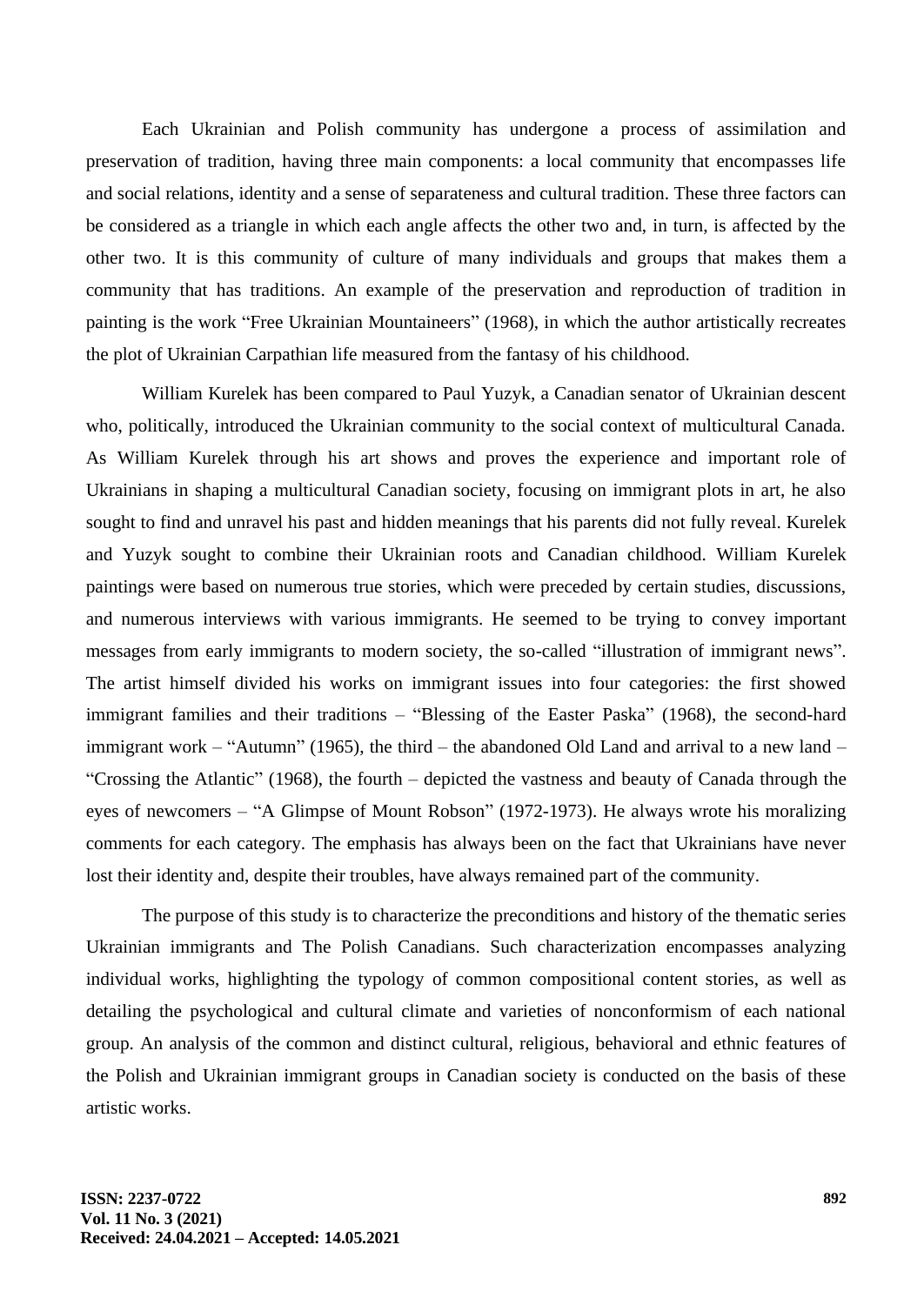### **2. General Characteristics of the Works of William Kurelek**

After traveling to India in 1969, William Kurelek began to illustrate the history of the lives of the first immigrant settlers in Canada through his art, separating them into thematic "national" series: Ukrainians (1971), Jews (1975), French (1976), Irish (1976) and the Poles (1977) [6]. The content in the Ukrainian and Polish series was most familiar to Kurelek. There were specific themes from common Polish-Ukrainian history which were dramatically connected to the Old Country/ as a grandson of immigrant pioneer, it was important for the artist to carry out a "sociometry" of characters – heroes of different nationalities in his art. In general, emigration to Canada formed in several waves: the first wave occurred in 1891-1914. At that time, 200.000 immigrants came mainly from the Western regions of Ukraine, settling in the provinces of Manitoba, Alberta and Saskatchewan, where they began to co-exist with the Polish ethnic group of immigrants. The main motivation behind leaving their Homeland was the promise of land for farming and building a real future alongside the desire to-obtain favorable economic, political and social development opportunities, which was impossible in their countries. This defined a certain "status" of the individual, outlining its formal (farmer, politician, priest) and informal (enemy, leader, sympathetizer) role in one or another socio-ethnic group.

With the same precision in Polish-Ukrainian stories, whether about childhood, religious traditions or farmer's duties, the author denoted the holistic-orientational unity of both peoples with similar nonconformist features and a similar psychological climate. The next defining message emphasized by Kurelek was social facilitation – a certain effect of the presence of another group, with an emphasis on the dominant roles of one with the other, or one against the other. An example of this is found in "Polish wedding at Kaszuby", 1977 [7] where in a single work the author illustrates thirteen scenes of Polish-Ukrainian relations. Through "interlinear" content-subtext in this work, the author demonstrates deindividualization as a loss of self-awareness, and fear of assessing their neighbors with certain stereotypical perceptions of envy, deception or false praise. In this, and overall, in works on Polish and Ukrainian immigrant subjects, Kurelek reproduced the so-called "chameleon effect", where people in the group are inclined to display gestures, words and facial expressions that mimic one another. Kurelek repeatedly recalled in his memories the friendly relations between the two "neighboring" peoples, however he emphasized a Ukrainian point of view and a certain "national privilege" in the polynomial Canadian society. According to Robin Waples: Kurelek focused his vision of Canada on various national groups that respect the traditions of their former homelands and who live in harmony in their new homeland" [8].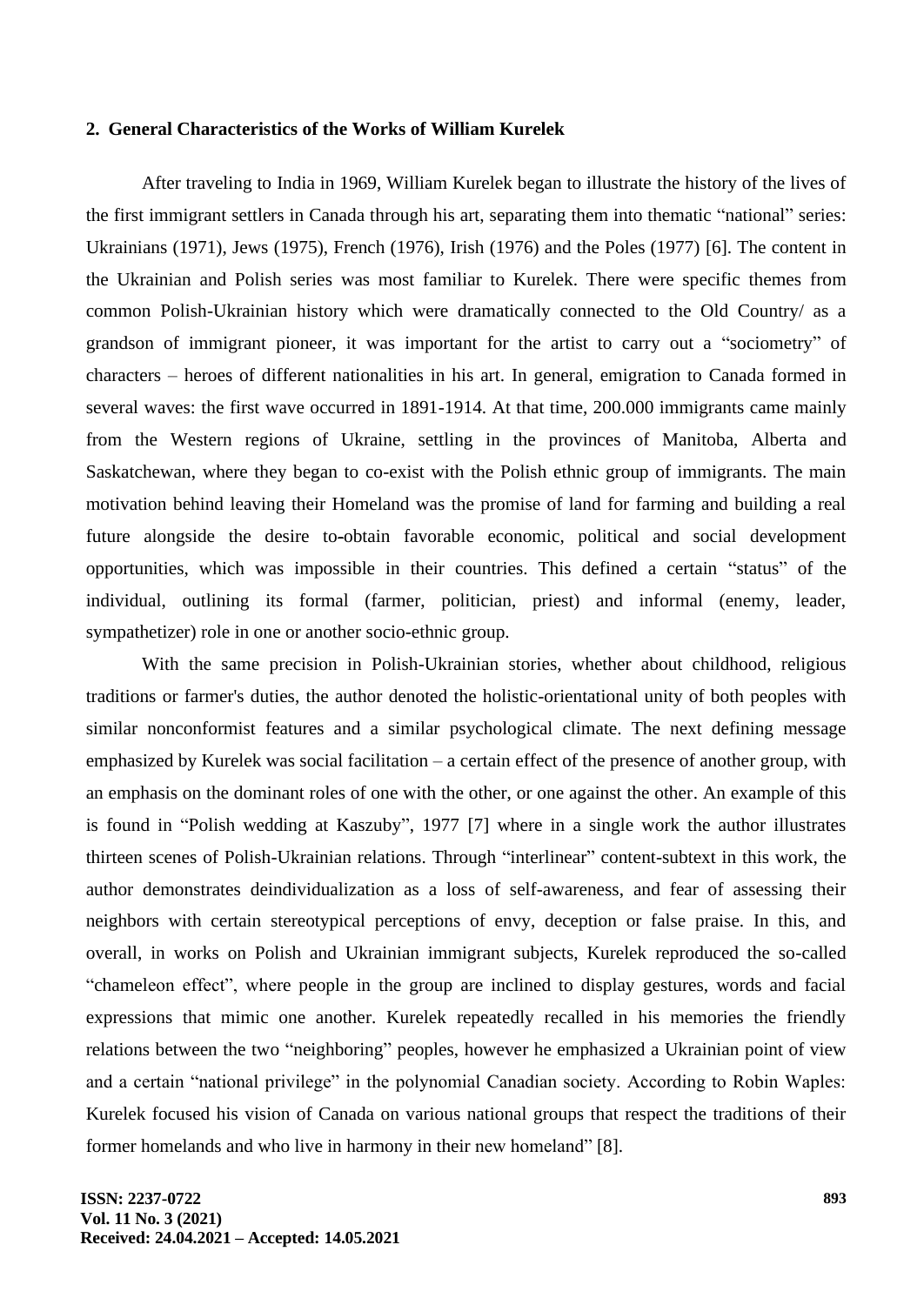Facilitation, as the strengthening of dominant reactions in the presence of others was well exhibited in Kurelek's subjects in farmer topics, in particular the story of "The Peak Year" [9], 1964, and "Story about Old Country", 1967 [10]. In the latter the artist depicts a scene of young engaged in an exciting discussion about political history, foreign occupation and folk legends of their homeland. Through such details we learn about the memories of the artist himself, which he described in the autobiography Someone with me. [11] He writes about being a child fond of his father's stories about the Bukovyna region, which were later reproduced in several works. It is necessary to focus on the semantic loading of the colors in the clothing in the Story about Old Country (1967) [10].

The theme of Ukrainian immigration was most sophisticated in the art of Kurelek, fundamentally in the series Ukrainian Pioneer, Ukrainian Immigrant Women [12], Farmer's Humor and Prairie boy winter / summer. In these series Kurelek attempted to emphasize foremost the Ukrainian identity through difficult conditions of establishing and integrating into Canadian society. "Polish Canadian" was the fifth (Kurelek previously illustrated Ukrainians, Jews, French, and Irish communities) pioneer group of immigrants in Canada, which W. Kurelek began to illustrate. The series was commissioned in 1977 by a member of a Polish farmers family, who was the founder of the Raymond Ted Glist Charity Foundation. Glist wanted to preserve the memory of the Polish settlers' pioneering hardships. Ted Glist eventually bought and presented a series of 26 paintings to the Hamilton Gallery. In recognition of Ted Glist continued efforts, the gallery organized several thematic exhibitions of this series in Europe, most notably in Warsaw. For example, in June 1978, the exhibition opened at the former Royal Palace of Lazenka in Warsaw. The researcher M. Yurchenko delineates all the paintings of the Polish series into the following sub-themes: (lumberjack, railwaymen, life, beliefs and youth) [13; 14]. In the foreground of each work Kurelek places a person in a historical perspective, that is, he depicts a person and his past contextualized in a modern environment. The artist departs from a realistic image, while clearly depicting reality. The content of the paintings is based on concrete facts, and circumstances, as if illustrating part of the history of"Old" Canada.

In analyzing the Polish series,have brought forth the following thematic groups: patriotism (The Wilno pioneers and Polish-Irish fight [15]), heroic personalities (Sir Casimir Gzowski, Piotr Jarosz [16], The courage of Andrew Mynarski folk traditions (Christmas at Otter Lake, Quebec), religious identity (Kaszuby funeral Procession and Brother Antony Kowalczyk OMI), childhood (Damned Pollack and One-room school at Kaszuby), the work and history of the first settlers (Frank and Klementina Pawlowski, Glista story and Immigrants in a Toronto boarding house), and weather (The farmers of Leduc). The project The Polish Canadian (1977), was interesting for the artist due to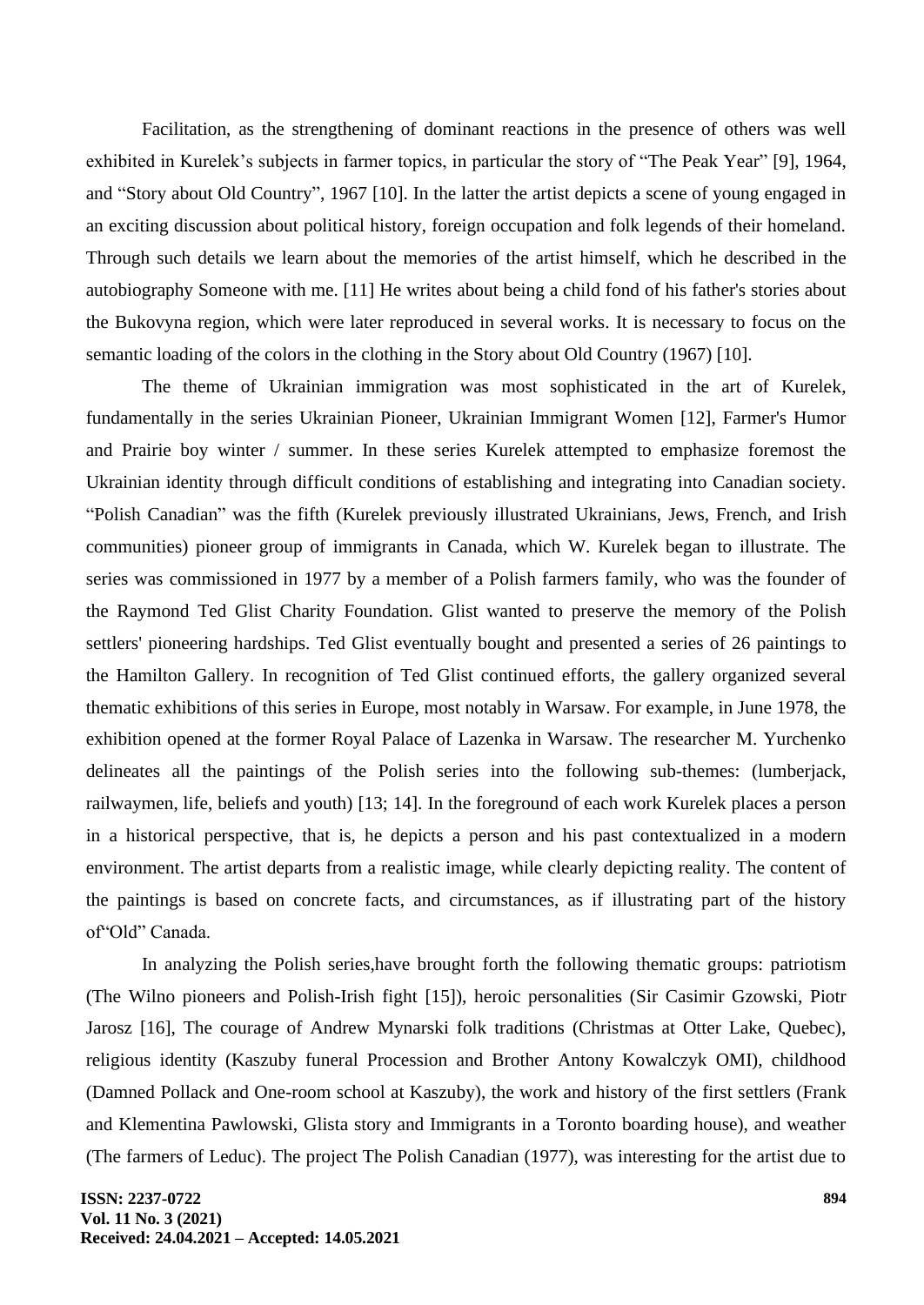the close relationship between the Ukrainian and Polish communities, noting the boundary territories in the Old Country with common history and conflicts, as well as many "single-rooted" traditions and folklore. In one of the explanations of the works of this series, W. Kurelek writes: "I avoided the problems of the Old Country. It is impossible to find a middle ground that would be acceptable to my Polish and Ukrainian friends. Being in Canada, it's better to forget about the turbulent past. We must respect the cultural traditions that we have preserved, and utilize past discords for goodness in the New Land" [8].

Kurelek was always impressed by Polish patriotism. He often compared them to Irish immigrants who left their homeland against their will, and when they settled in North America, still thought of themselves foremost as a nation. Kurelek often compared the Polish series with the Irish series of first immigrants in Canada. For example, in one of the paintings the subject is seen persuading English occupiers of millions of Irish people to emigrate to Canada In the Polish series Kurelek dedicated one painting of history of the settlement in Kaszuby which arose as a result of the oppressive Prussian land legislation, and how Kazimierz Gzowski was a fugitive after the Russians suppressed the Polish settlement in 1830 [17].

The works often included various heroic personalities, as in the Ukrainian theme Free Moroz (1972) [18] and in the Polish series "The courage of Andrew Mynarski" [19]. In the former, the author emphasized the nationally-identified charisma and victories of the Ukrainian politician, and the latter, the Polish pilot who was part of the Royal Canadian Air Forces. In his art Kurelek sought to overcome the barriers of misunderstandings that lay between the Polish and Ukrainian people, and focus on cultural traditions and experience. Kurelek portrayed many stories in his paintings from his own childhood and adolescent memories as well as from his own dreams.

It should be noted that Kurelek never depicted realities of the present, rather his thoughts were set in the memories of childhood and adolescence. It appears some kind of barrier line was formed in 1957, which distinguished artist's life for two periods – before and after conversion. We were all once children and canrelate to those works of Kurelek that illustrate the topic of childhood of the first immigrants in the Canadian prairies. In this manner he devoted two main series The Childhood of the Prairie Boy in the Winter and The Childhood of the Prairie Boy in the Summer. These were encapsulated in books "A Prairie Boy's Winter" [20], 1973 and "A Prairie Boy's Summer", 1974 [21] in eighteen languages and have had great success in Canada and abroad.

In the Polish series, two works Damned Pollack and One-room school at Kaszuby [14] are devoted to this topic. The central story of both paintings is children's misery set against a backdrop of an elementary one-room school playground in different seasons. Damned Pollack's story is devoted to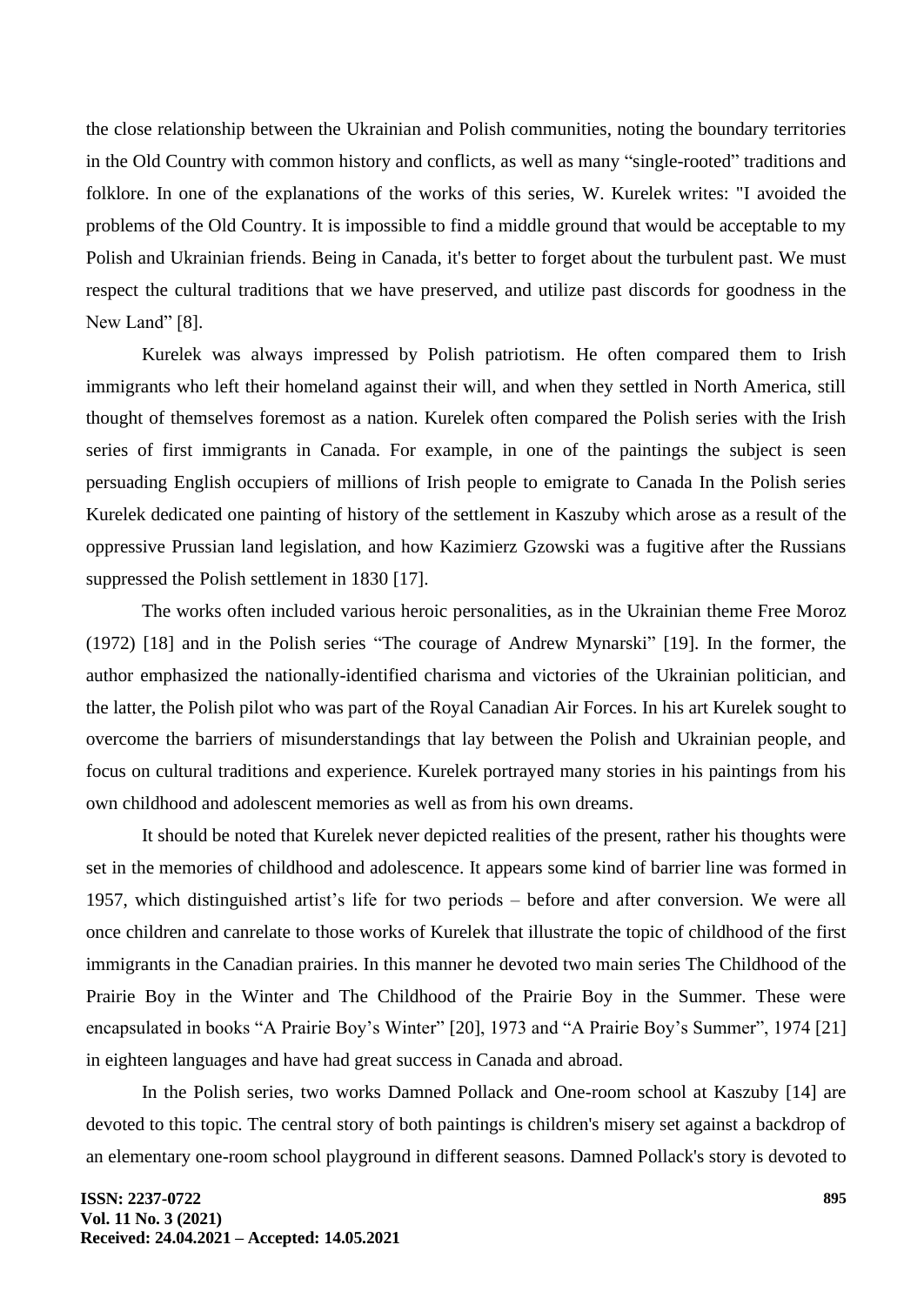the real history of the artist's childhood memories about the boy Joe Gajski. Together they attended the school, each speaking in his own language. It should be noted that William Kurelek and his younger brother John, as well as hundreds of immigrant children did not know a single English word when they first started school. Because of this they had suffered greatly from merciless peers, acquiring a certain isolated linguistic trauma which the artist called "racist experience" [1; 15].

#### **3. Polish-Ukrainian Motives in the Work of William Kurelek**

The common feature of Polish-Ukrainian stories was the illustration of labor – the motto of prairie life He wanted to document "the sweat and labor of thousands of nameless heroes, such as his grandparents and parents, who turned the wilderness of Western Canada intoproductive cultivated land" [22]. His immigrant series is a peculiar doctrine of life immersed in its own moral discipline. An example of a hard-working immigrant is his mother, who embodies the archetypal image of the Mother, full of "supernatural" life force. Kurelek devoted his work Mom (1967) [23] to his Ukrainian mother. In sixteen scenes Kurelek depicted the primary duties of prairie womanhood/motherhood Kurelek depicted a similar scene of prairie women in the Polish series portrayed the Pawlowski family. We see the typical idyll of the Ukrainian family in the art work Beauty and Peace: The Happy Family on Vocation, 1968 [24].

Moreover, he created a detailed illustration of the real history that Ellias Wachna told him about Ukrainian-Polish settlements in south-eastern Manitoba, with joint farms, common musical and religious traditions, as well as both Ukrainian and Polish speaking officers and blacksmiths. The central composition is dedicated to the blacksmith Pawlowski family. The composition focuses on the monumental figure of the wife, the mother of six children, with a hammer in her hands and the willingness to always support the head of the family in the difficult conditions of the immigrant experience. It should be noted that with every work the artist traditionally wrote explanatory texts, where the focus was on heavy pioneer immigrant work and the invaluable contribution of the Ukrainian-Polish community in the development of the Canadian society. These stories, full of facts and precise details that Kurelek collected from eyewitnesses, presently offer important, detailed historical facts that reinforce and help reconstruct the true-life stories of Canadian immigrant pioneers.

In Polish-Ukrainian immigrant scenes a lot of Kurelek's subjects were devoted to weather, and to climatic permutations on which the psychological and emotional background of immigrant communities and their social and material well-being depended on. Kurelek's childhood was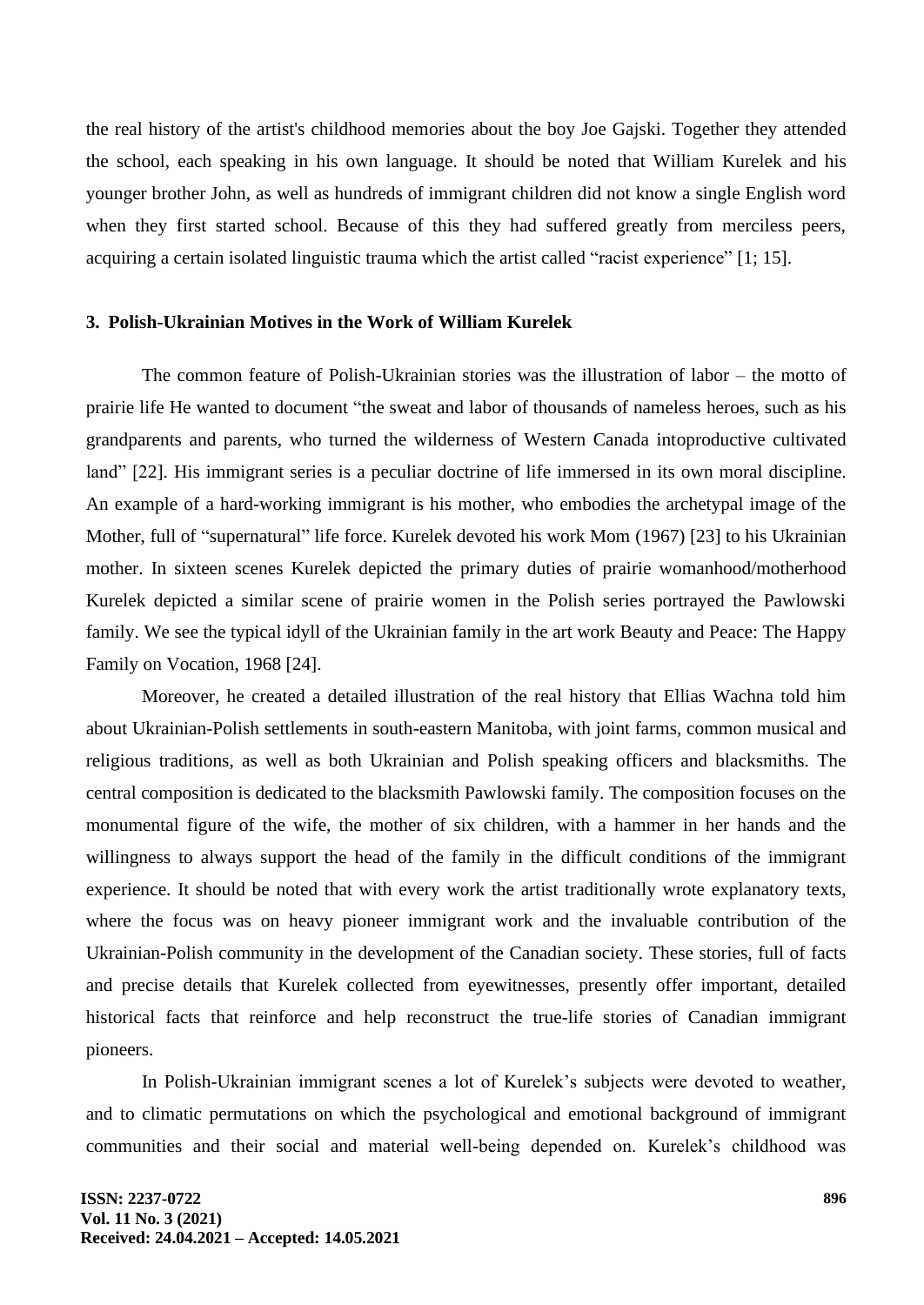influenced by the behaviour and fluctuating moods of farmer parents, whose psyche was in great harmony with the surrounding world of nature. An example of this is depicted in the Polish series Farmers in Leduc (1977) [25]. A contrasting example is the work Thunder Driven (1970) [26]. It speaks to the memories of childhood, which recalls hard work and domestic duties, where terrible thunder is not an obstacle.

The ethnic origin of the artist – folk traditions, which the artist showed in two ways: through folk ethnic symbols (embroidery, wood carving, home interiors) and through ethnic spirituality as a certain experience of the illusion of listened or read stories. A successful example is the work Christmas at Otter Lake, Quebec (1977) [27], wherein depicting a feast holiday in a Polish Kashub family, the artist uses a contrasting description of the religious and daily traditions preserved from the Old Country. The artist left us considerable explanations for these works. For example, there is an "oplatok" as in the Ukrainian tradition of homemade bread – "kolach", as the "bread of love", which occupies a central place on the table on an embroidered napkin placed on hay surrounded by twelve dishes. It displays similarities in the characteristics of the Christmas "diduh" – hay under the table, and a Christmas tree as a symbol of well-being, no matter how poor the family was. Kurelek perfectly reproduces religious artifacts, but never draws them without people. The artist created many religious paintings as a gratitude for the depth of his faith. It is known that he converted to the Catholic Church and many works were devoted to the Catholic priests and their faith. One of them was Brother Anthony Kowalczyk, who spent 37 years in St. John's College in Edmonton. The artist portrayed him in 1977 against the background of a peaceful sky like a corona over the head of a future saint, undergoing the process of beatification. The bottom line of the background is the storyline of the main events of the life of Brother Anthony, who played an important role as a Catholic missionary in the Polish community of Canada [28].

The great achievement of the Polish project was due to Roman Malanczak, a Polish engineer who introduced Kurelek to his culture and traditions, which led Kurelek to illustrate Kaczuby, the first Polish settlement in northern Ontario. He also helped the artist to collect historiographic material for selected themes and subjects of each piece. Michael Pearson, Adolf Pekoski, Ted Glist, Frank Ritz, Wachna and Henry Czapeski also shared interesting stories about their Old Homeland. Many contributed to the creation of compositional motifs in the works of Kurelek's students from India. They included John Pinto, Agnes McLaren and a Chinese student Silvia Chan. Chan painted the details of the natural environment in the work Our Lady of Czestochowa Outdoor Chapel. William Kurelek helped many orphans from India and China [29; 30]. He took some of them to Canada and helped them receive an education. Some of them even became his assistants. The creation of Our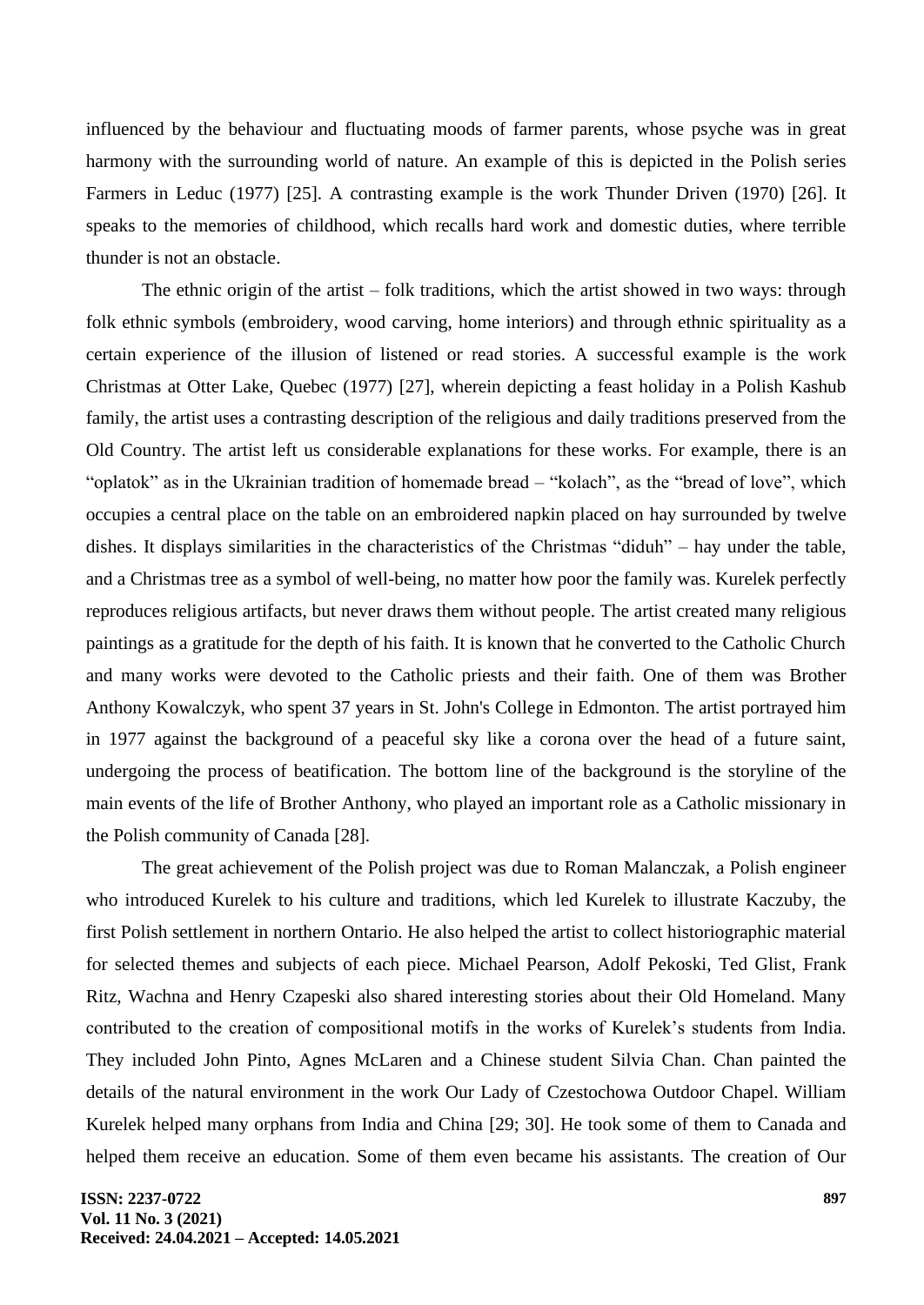Lady of Czestochowa Outdoor Chapel also involved a well-known artist of Ukrainian origin and friend of Kurelek, Mykola Bidnyak [1].

Kurelek's series "The Polish Canadian" was specially framed using Polish symbolism in white-red colors and Ukrainian geometric shapes of ornaments resembling embroidery and lace. Geza and Sandy Takacs helped in crafting the frames. The series "The Polish Canadian" was first featured at the Niagara Falls Gallery on April 17, 1977. At the opening of this first exhibition of the series the Minister of Multiculturalism for Canada John Monroe noted: "The painter William Kurelek best expresses the idea of multicultural Canada. His work has roots in the traditions of many peoples, and in melting them reflects today's Canada with all its experiences" [28]. On June 2nd 1978 the opening of the same exhibition took place in the Former Royal Palace "Łazienki" in Warsaw, Poland. On October 2nd 1979 the exhibition was presented at the Algoma Gallery in Sault Ste Marie in France? According to critic Arnold Edinburgh: "Kurelek is truly original both in word and in art. It is worth appreciating his synthetic vision of Canada, which he sees as the harmony of numerous nationalities" [8].

# **4. Conclusions**

Based on the analyzed works, we derived several models of Ukrainian-Polish relations through the author's prism of understanding and observing the traditions and culture of these firstimmigrant groups and their process of cultural integration into Canadian society. The article traces the typology of plots in accordance with social issues, which was the most important in the Ukrainian-Polish "immigrant relations", and which William Kurelek raised and depicted on the canvas. It was important for the artist to conduct a certain "sociometry" of characters – heroes of different nationalities in their art. Defining a certain "status" of the individual, emphasizing his formal (farmer, politician, priest) and informal (enemy, leader, sympathizer) role in a particular socioethnic group. With special precision in Polish plots, whether on the theme of childhood, religious traditions or farming responsibilities, the author marked the holistic-oriented unity of this ethnic group with a meaningful psychological narrative that demonstrates a range of intercultural contacts and social transformations. In general, in Ukrainian and Polish artworks, the author raised issues of religious tradition, prairie duties, folk celebrations, upbringing, ethnic life and friendship, demonstrating nationality everywhere.

William Kurelek revealed the topic of a person's social affiliation, origin or identity. In this context, it was important for the artist to emphasize the value of human life, and therefore earthly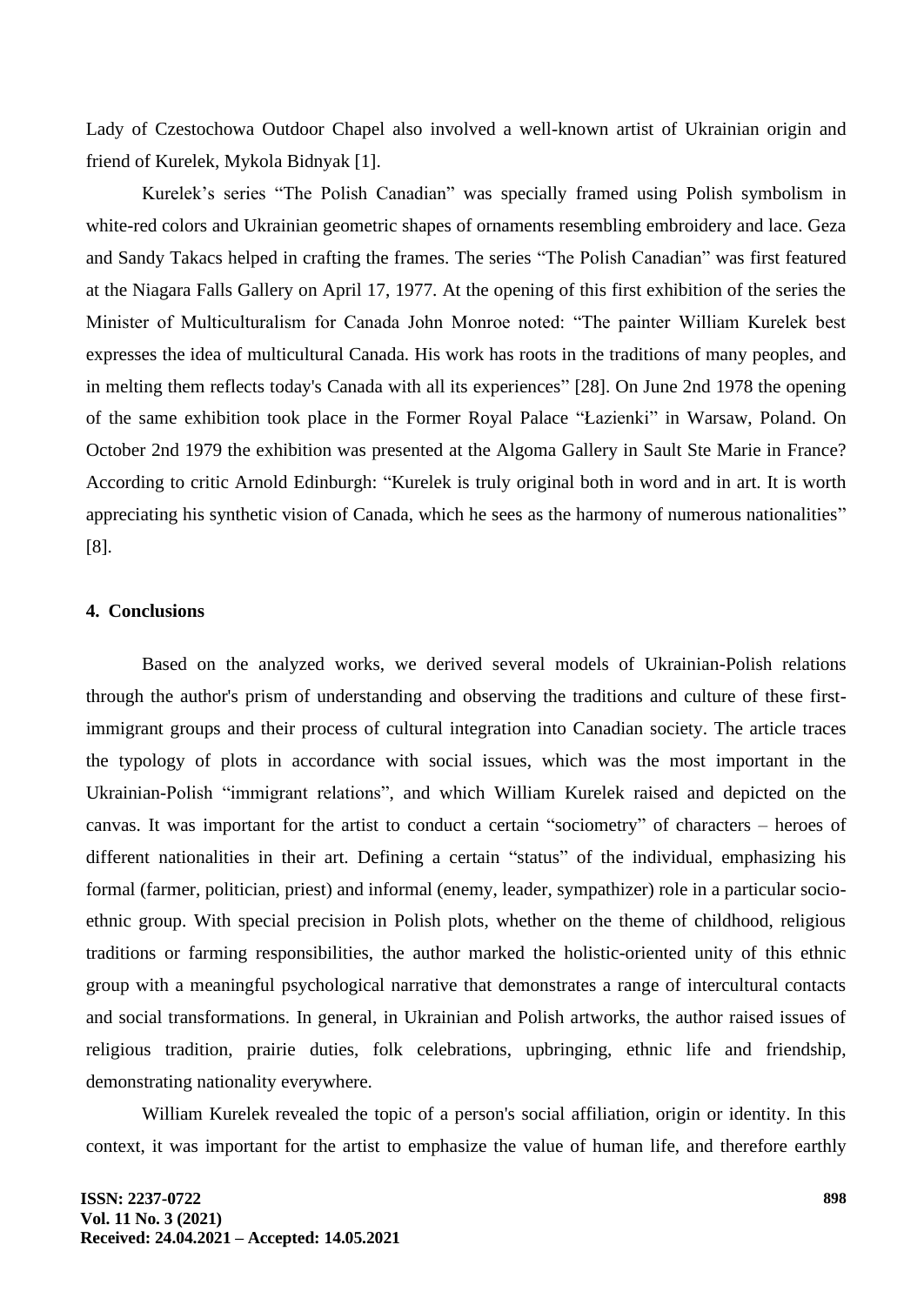existence. He was convinced that everything in our lives happens with the knowledge of God, and any human intervention in the natural process will negatively affect future existence. In the Polish-Ukrainian series of his paintings, William Kurelek demonstrated the problem of personality in society (family, community, ethnic group, country), moral and immoral personality, professional and lonely. For him, an important focus has always been his own egocentrism, the starting point of all evolutionary social processes and the role of man in them was himself, his own assessment of social issues was only through the prism of introspection. It was important for the artist to recognize and show the two-way way of finding the personality of its central principle and its role in key and decisive social processes. Studying the problem of personality, the reference point for William Kurelek was the crisis of cultural identification of this personality, namely – the process and context in which this personality was. The binary compound "we-they" was also a marking concept.

### **References**

Kurelek, W. (1977). *The polish Canadian.* Montreal: Tundra Books.

Kurelek, W., Arnold, А. (1975). *Jewish life in Canada.* Edmonton: Hurting Publishers.

Kurelek, W. (1971). *The Ukrainian Pioneer.* Niagara Falls: Niagara Falls art Gallery Kurelek art collection.

Carpenter, C.H. (2000). William Kurelek: Teller of Tales. *The Lion and the Unicorn,* 24(2), 260–278.

O'Brien M. (2013). *William Kurelek: Painter and Prophet.* Ottawa: Justin. https://www.catholiceducation.org/en/culture/art/william-kurelek-painter-and-prophet.html

Cook, R. (1980). William Kurelek: A prairie boy's visions. *Journal of Ukrainian Studies*, Spring, 33–48.

Kurelek, W. (1977). *Polish wedding at Kaszuby*. https://www.aci-iac.ca/art-books/williamkurelek/style-and-technique/.

Sovtys, N. (2020). The peculiarities of the Ukrainian-polish linguistic and cultural frontier. *Ezikov Svyat*, 18, 29-35.

Kurelek, W. (1964). *The Peak Year.* http://www.artnet.com/artists/william-kurelek/peak-year-GTpb0XH9Gz6lXkibFd\_R1A2

Kurelek, W. (1967). *Story about Old Country.* https://www.mutualart.com/Artwork/Stories-of-the-Old-Country/0C48593FB97F856A.

Kurelek, W. (1973). *Someone with me. The Autobiography of William Kurelek.* Ithaca: Cornell University.

Kwak, L.J. (2019). "New Canadians are new conservatives": race, incorporation and achieving electoral success in multicultural Canada. *Ethnic and Racial Studies*, 42(10), 1708-1726.

Yurchenko, M. (1978). Kurelek's artworks in Warsaw. *We and the World*, 287, 12–15.